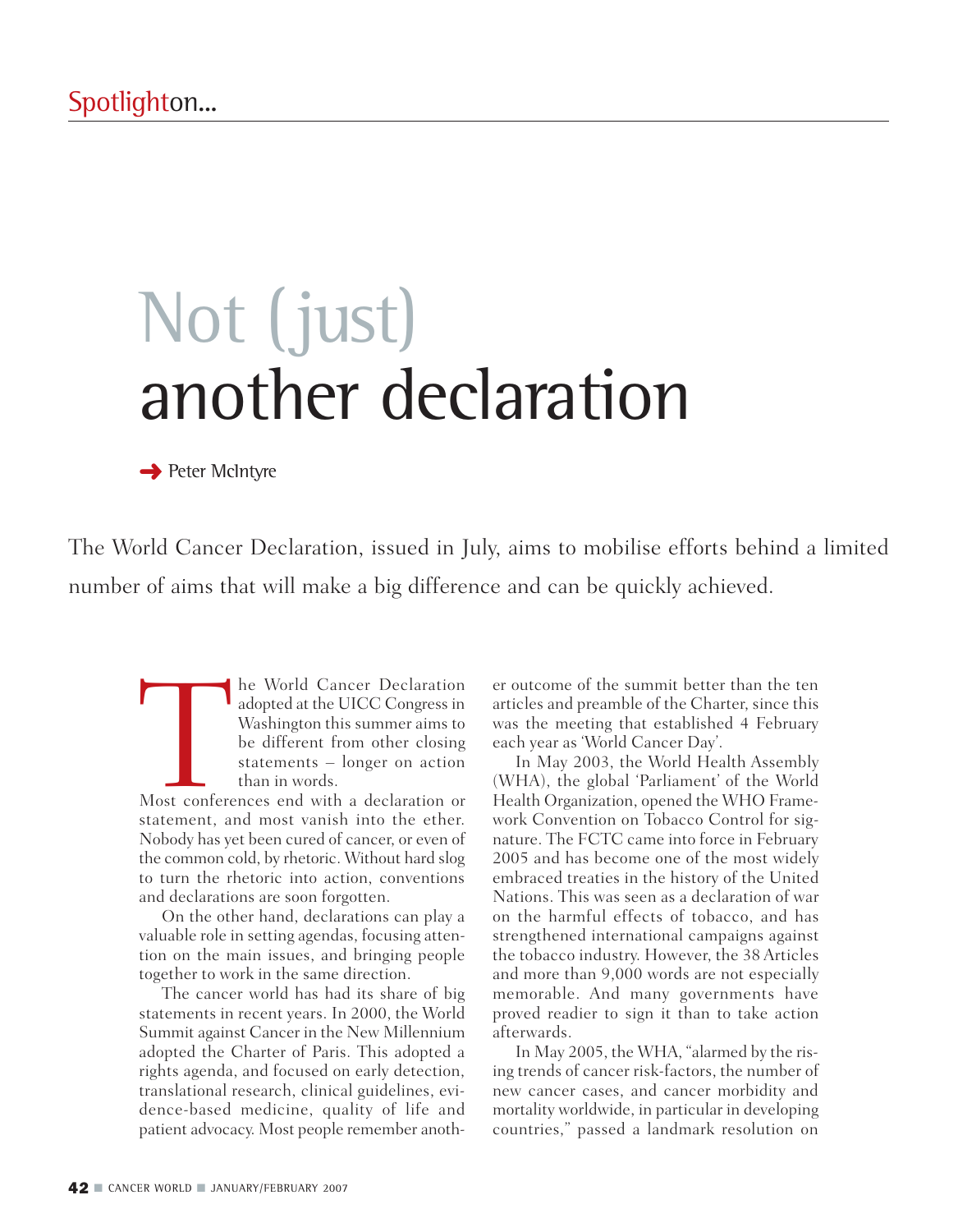### Spotlighton...

Anti-cancer vaccination. Adding Hepatitis B to child immunisation programmes like this one at the Hai Linh Commune Health Centre, in Vietnam, will have a significant impact on the incidence of liver cancer – one of the most prevalent cancers in some areas of the world



cancer prevention and control that set the agenda for comprehensive national cancer control plans in each country. For the first time the WHO declared cancer to be a priority issue for all governments. This has given a tremendous boost to global efforts on cancer, but the comprehensive nature of the resolution and the plodding UN language, means that it is hardly a call to arms.

The World Cancer Declaration adopted at the UICC World Cancer Congress in Washington July 2006 sets out to fill the gap. It does not set a new agenda, but attempts to identify strategic and urgent steps that cancer organisations and campaigners can address in the short term. This is unashamedly an advocacy declaration, designed to give a much higher profile to cancer and to put it on the political and public agenda.

At under 1,000 words, it is less than half the length of the Charter of Paris, and the nine key calls to action are admirably brief. It was the result of widespread consultation and has the support of high-profile global intergovernmental agencies. However, the Declaration was essentially produced by NGOs, so it has natural allies to work with it in every country.

The Declaration has a short shelf-life, since progress will be monitored and reported to each World Congress, after which it will be redrafted. It must therefore show results by the next UICC Congress in Geneva in August 2008.

Relative simplicity was not easy to achieve. Responsibility for the early drafts rested with the hosts for the Washington Congress, the American Cancer Society (ACS). Ten months in advance of the Congress, the ACS and UICC trawled a list of 250 experts worldwide for ideas about what it should contain. Unsurprisingly, the first draft ran to 20 pages.

This draft went back to the experts and global bodies (WHO, IARC etc) for comment. The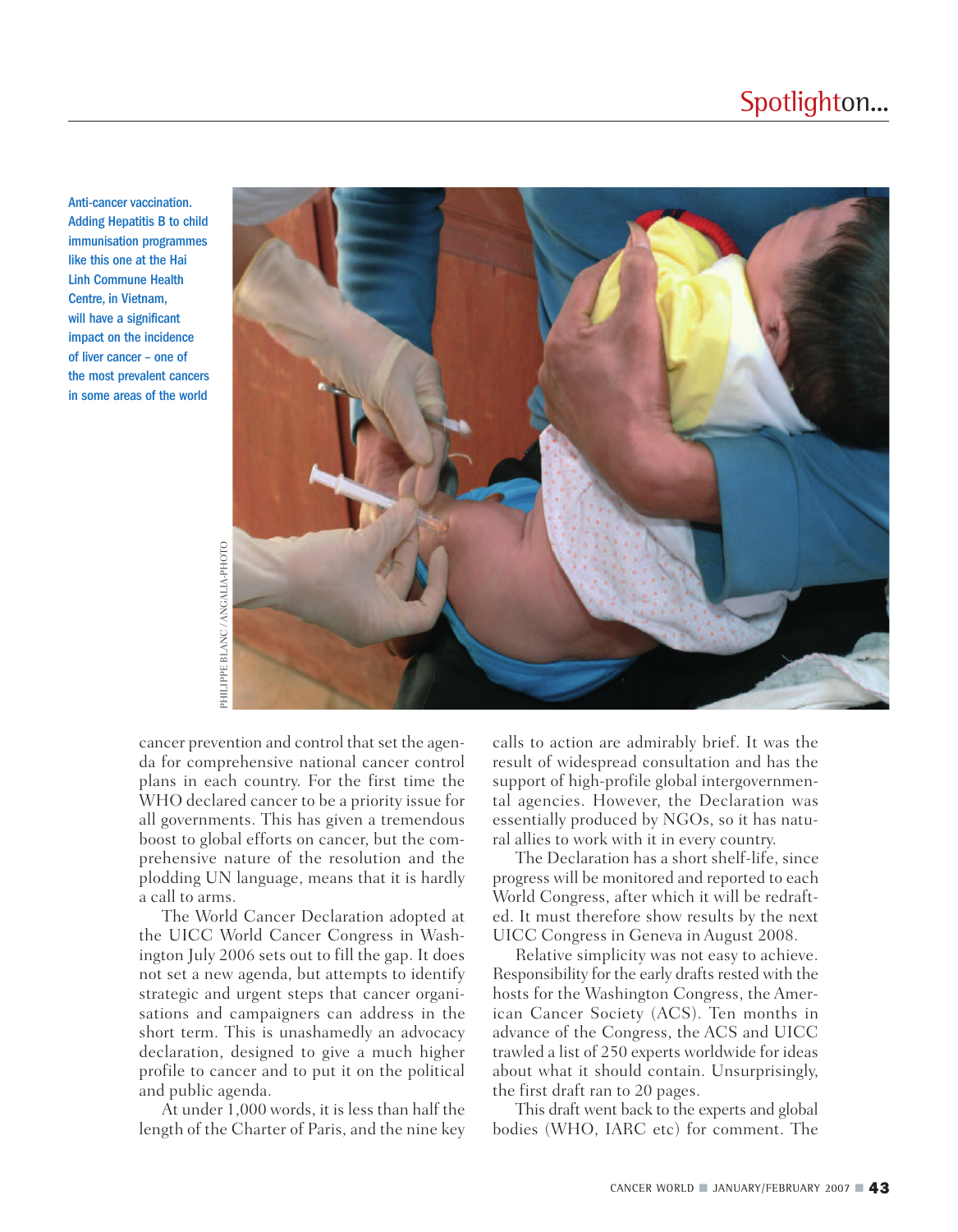

The next generation. Can we stop the sort of smoking epidemic that ravaged Europe and America a generation ago from being replicated in developing countries?

second draft was even longer. Then began the process of simplifying and clarifying – it took six or seven drafts to achieve the short version. At the Congress itself, participants were given three days to comment on the draft, and suggestions were made at a 'World Leader Summit' – although the Declaration hardly changed at this late stage.

Franco Cavalli, President of the UICC, says that brevity and clarity were key aims, as it is important that the Declaration is backed with action. "Of course, the World Cancer Declaration is based on the Charter of Paris, but the idea was to have something which could have much more immediate results, to pick topics that seem to be the most important and urgent and to summarise them very briefly. The Charter of Paris is a declamatory declaration without

immediate consequences; here we are trying to have consequences.

"It is not enough to have governments signing declarations, you need interventions from civil society to push governments to realise what they have written. Here the driving forces were NGOs. We are trying to follow the example of the AIDS NGOs, which have been able to put the topic of AIDS on the political and media agenda, which, alas, has not yet been the case for cancer."

Cavalli admits that he was initially sceptical, but is increasingly enthusiastic about the Declaration's power to mobilise. He was at the Chinese Congress on Cancer in October, organised by the two major Chinese associations. They further reduced the World Cancer Declaration to six points, set priorities for combating cancer in

## The Declaration was essentially produced by NGOs, so it has natural allies in every country